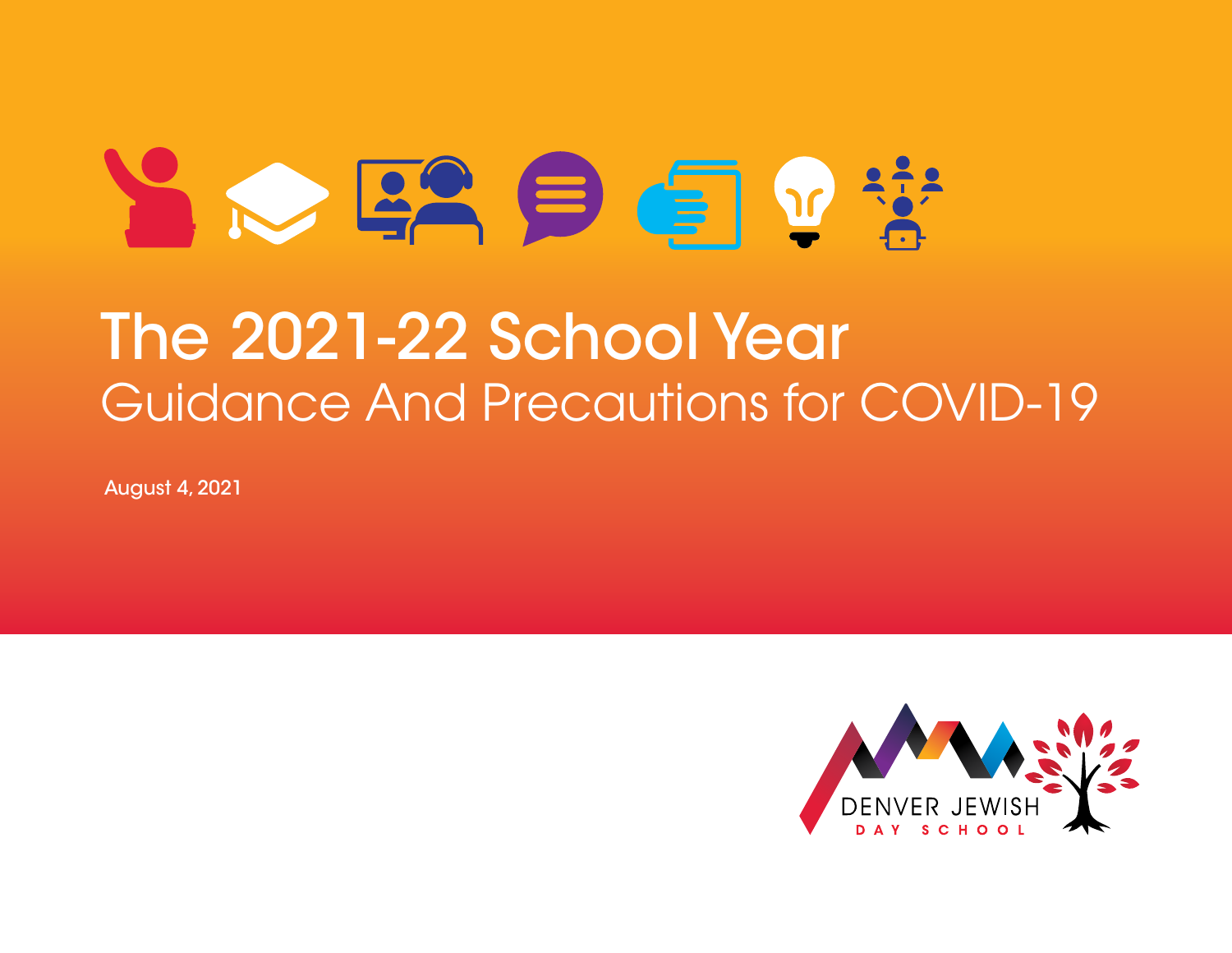#### Dear Denver JDS Families,

We are excited to welcome you to the 2021-22 school year. This is our 46th year and we know it will be filled with incredible learning experiences and growth for all our students.

As this new school year begins, we look forward to a productive environment where our students can achieve their highest potential and remain safe and healthy.

The following COVID policies come directly from guidance issued by the CDC, CDPHE (Colorado Department Public Health and Environment), and TCH (Tri-County Health). The school's COVID Task Force reviewed the current guidance and created COVID policies to start the year that give us the best opportunity for safe ongoing in person learning. It is important to know that they will be subject to change depending on the current health situation and guidance. We will provide updates as needed.

Thank you for your support of our Denver JDS community.



ai Hafe

Avi Halzel, Head of School/CEO

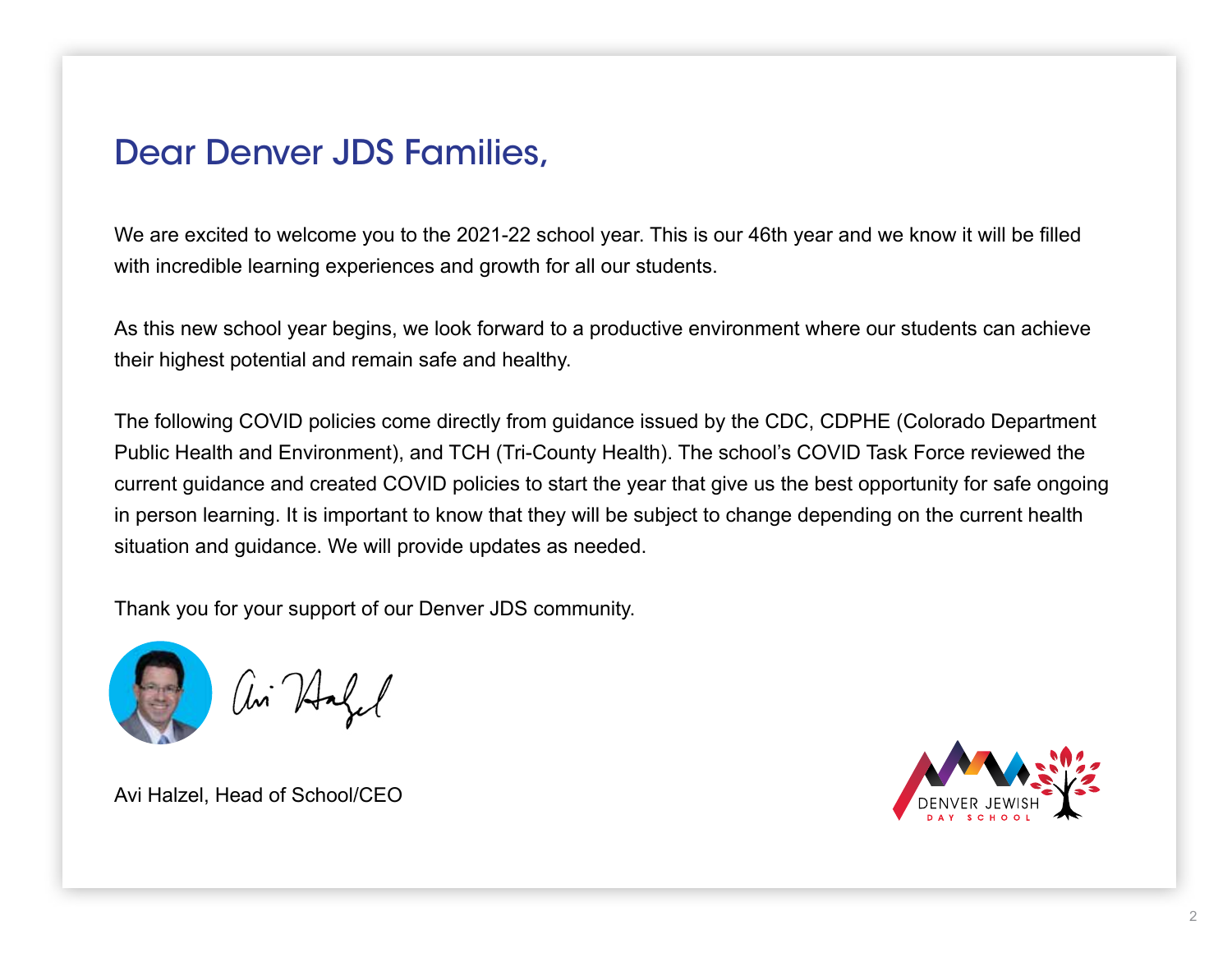## COVID 19 Guidance



Denver JDS uses the COVID 19 guidance published by the CDC, CDPHE (Colorado Department Public Health and Environment) and TCH (Tri County Health). Our own COVID Task Force, made up of school administrators, teachers, board members, and medical professionals, reviews the guidance and uses it to make decisions about the school's policies.

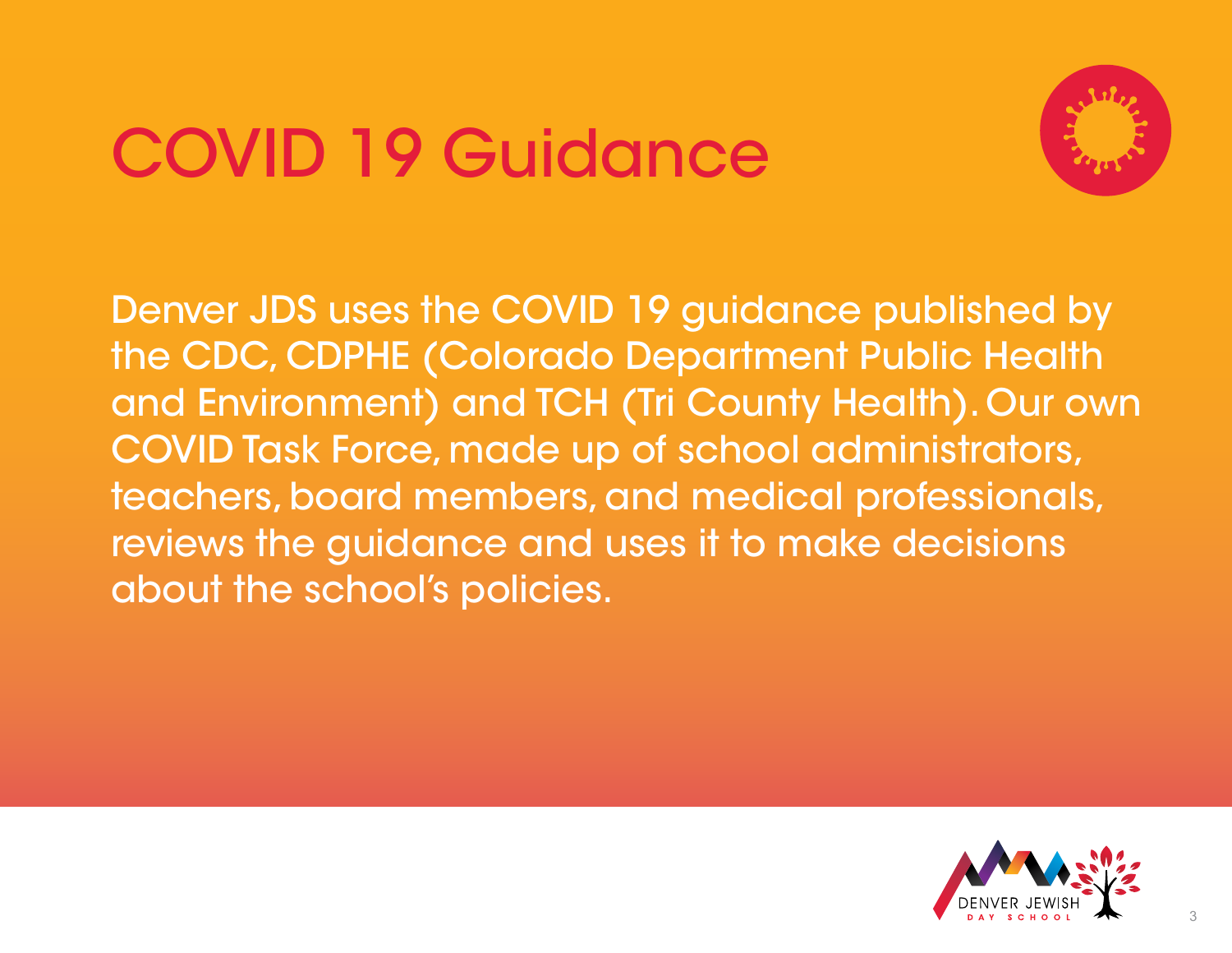

Denver JDS is continuing the use of regularly updated health departments' precautions to protect our students, parents, faculty, and staff from COVID 19. While there are no guarantees, the following multilayered precautions will be in place at the start of the 2021-22 school year to help make our school as safe as possible. These precautions and policies can change at any time based on COVID rates in our area.

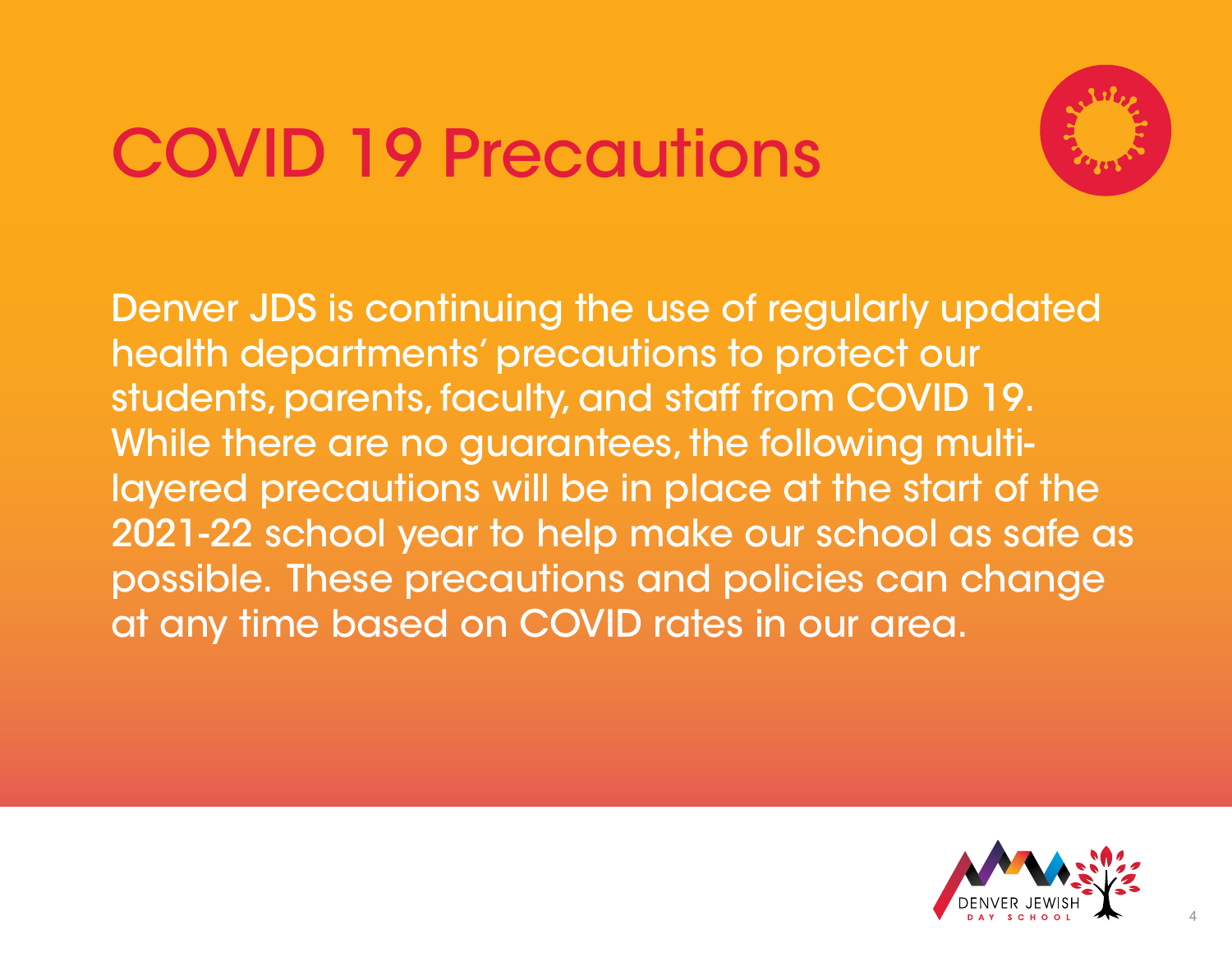#### **1. Masks**

- The CDC and TCH recommend that everyone 2 and older wear masks in public indoor settings in areas of substantial or high transmission. Arapahoe County, where Denver JDS is located, is currently an area of substantial transmission. At this time, everyone will be required to wear a mask while inside the school. You can see current transmission rates by [clicking here](https://covid.cdc.gov/covid-data-tracker/#county-view).
- When Arapahoe County is experiencing low or moderate transmission rates (not substantial or high transmission), we will consider updating the mask policy, as per CDC recommendations, and only require masks inside the school for individuals who are not fully vaccinated. If this change is made during periods of low or moderate transmission, vaccinated individuals will be encouraged but not required to wear a mask.
- Masks are optional when outside, except in certain circumstances such as crowded groups, singing, etc., as decided by school staff.
- Masks should be reasonably tight fitting but still comfortable. Thicker (3 layers of fabric) masks or surgical masks are recommended. Gaiters and masks with plastic vents are not permitted.

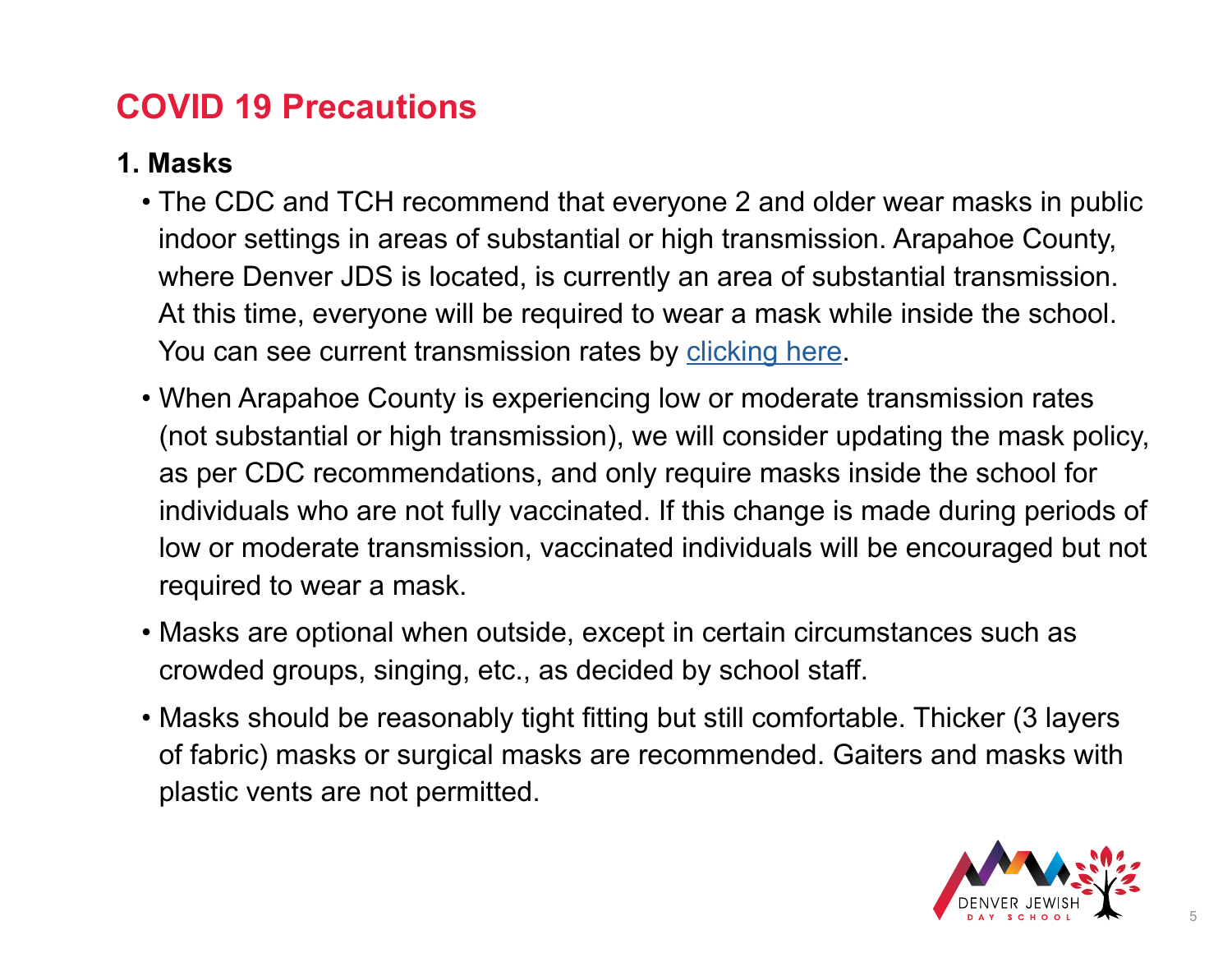#### **2. Physical Distancing**

- Desks in classrooms will be placed at least three feet apart from each other.
- Physical distancing of at least three feet should be practiced by adults and students to the extent possible.

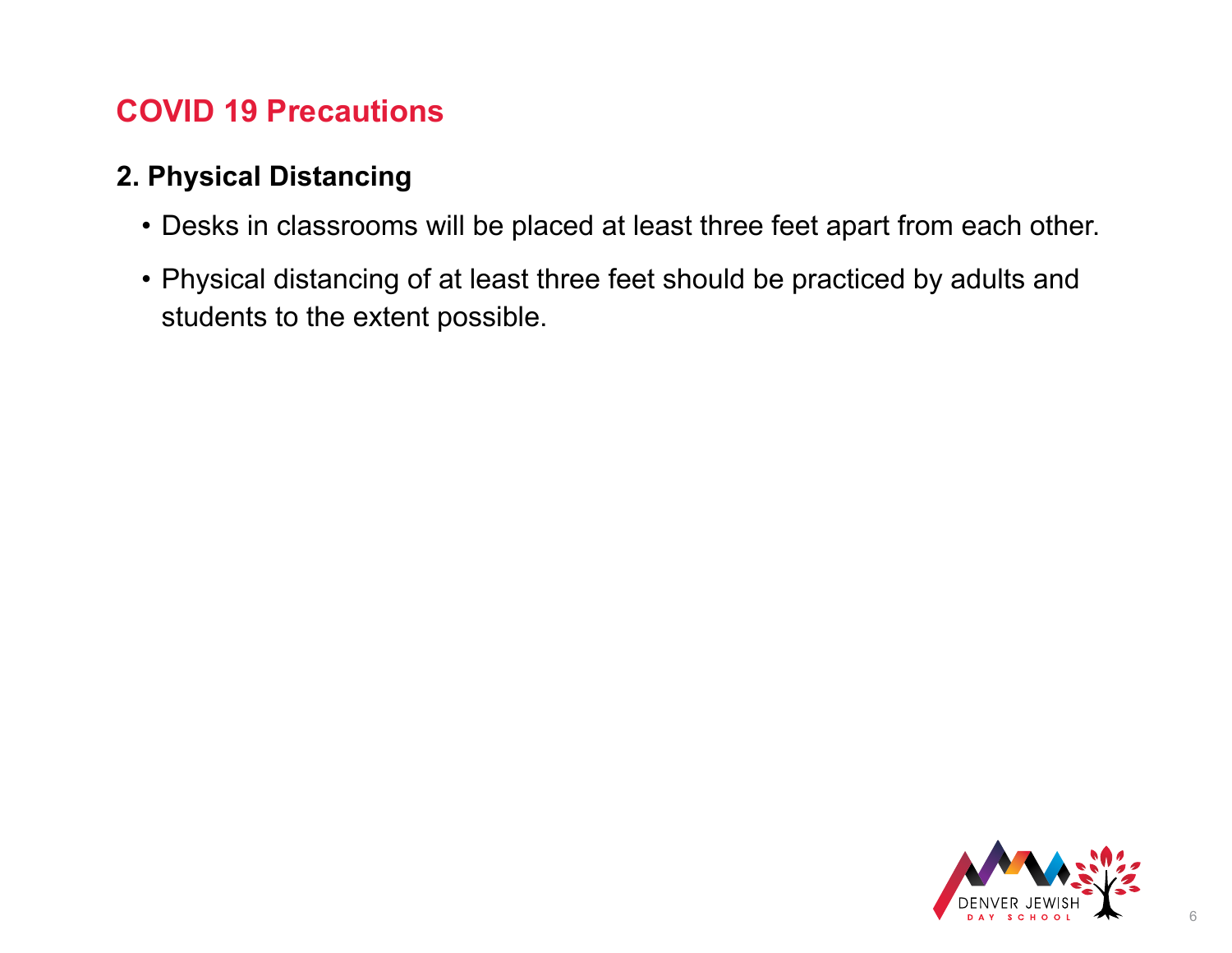#### **3. Hand Washing/Hand Sanitizing**

- Students and teachers will wash their hands with soap and water for 20 seconds throughout the day.
- Students and faculty/staff will have access to hand sanitizer to use frequently. Students will wash or sanitize their hands before and after eating and before going outside and returning inside.

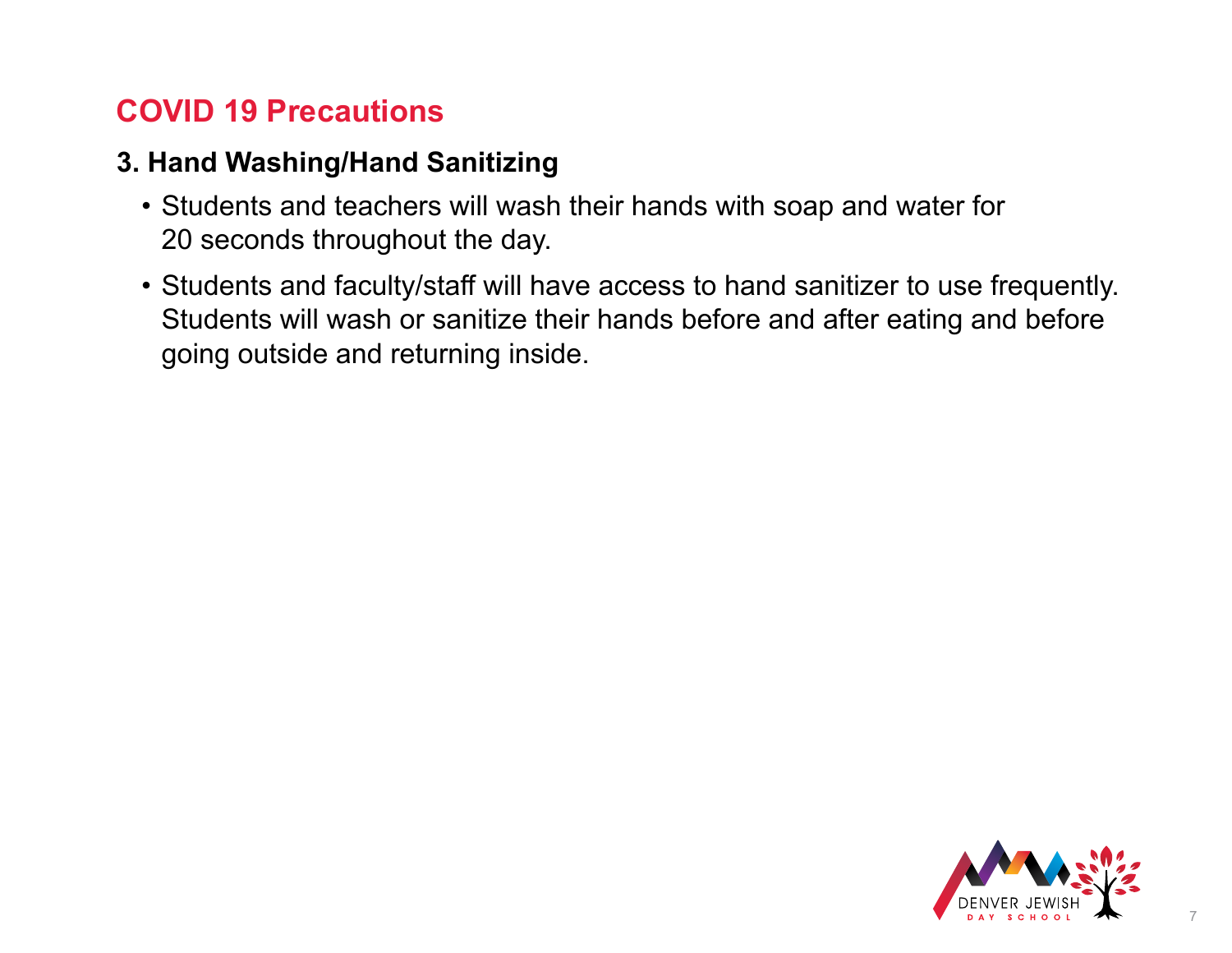#### **4. Campus Cleaning Procedures**

- The school's professional cleaning company (Service Solutions) will clean and disinfect the school daily.
- The cleaning company will provide a full-time day porter to clean and sanitize high traffic areas during the day.
- The cleaning company will conduct frequent deep cleans and is prepared to properly disinfect the buildings in the event of a COVID-19 outbreak.

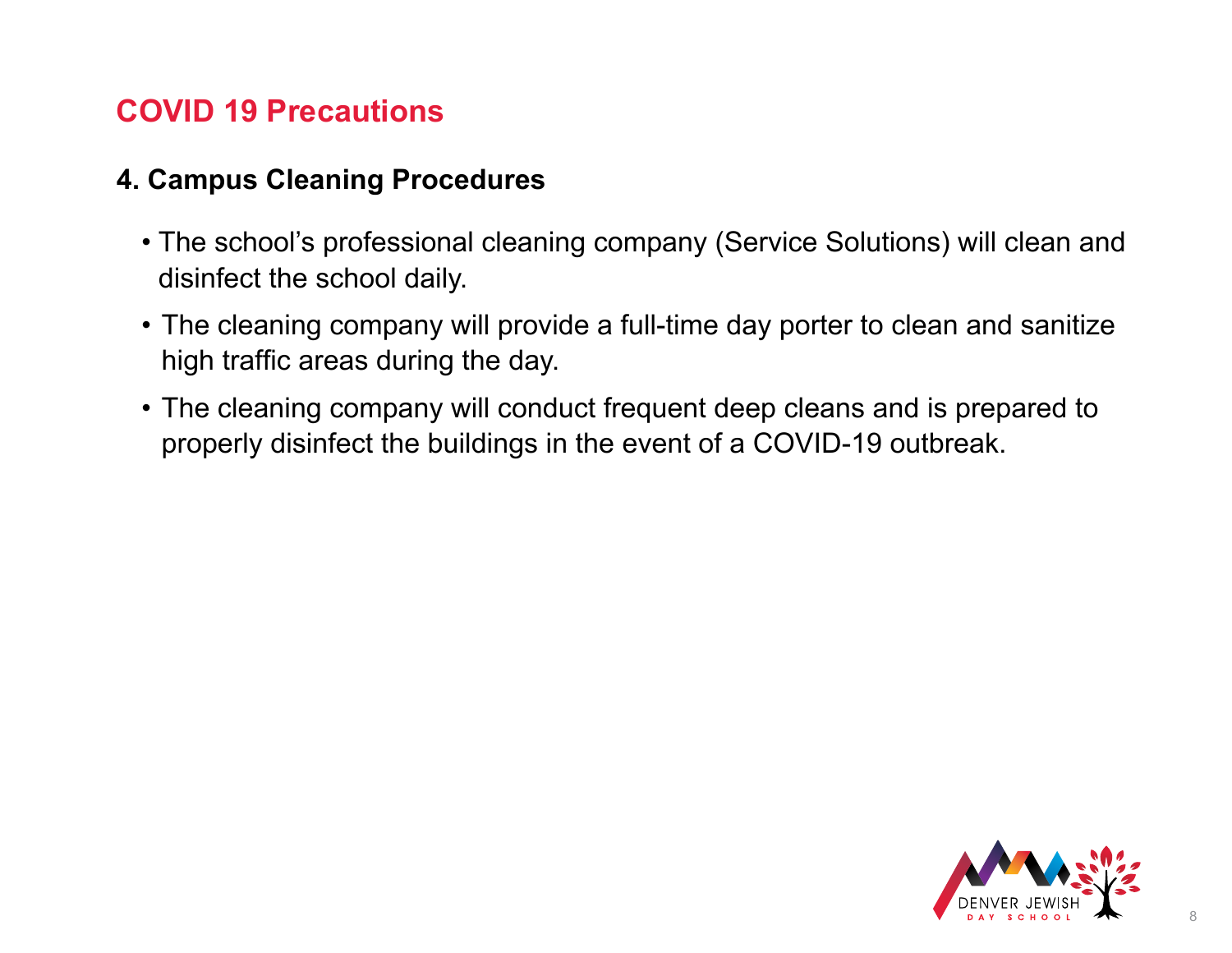#### **5. Temperature Checks & Symptom Checks**

- Students and employees should take a daily symptom screening, including a temperature check, at home before coming to school.
	- A list of symptoms and a self-checker from the CDC can be found [here](https://www.cdc.gov/coronavirus/2019-ncov/symptoms-testing/symptoms.html) on the main Coronavirus page of the CDC website.
- Touchless free standing thermometer stations are located in the lobbies of both buildings for use by adults and classes of students.
- Do not come on campus if you are sick. This includes any fever of 100.4 or above. If you become sick at school with a fever of 100.4 or above or if you have any of the symptoms of COVID-19 you must notify a school administrator and depart the school. Students with any COVID-19 symptoms or a fever of 100.4 or above will be sent to the office immediately. Depending on an evaluation of their symptoms, they may be sent to the COVID-19 isolation room and arrangements for their departure from school will be made.
- School administration will notify Tri-County health of any COVID-19 related health incidents as required and will follow their guidance.

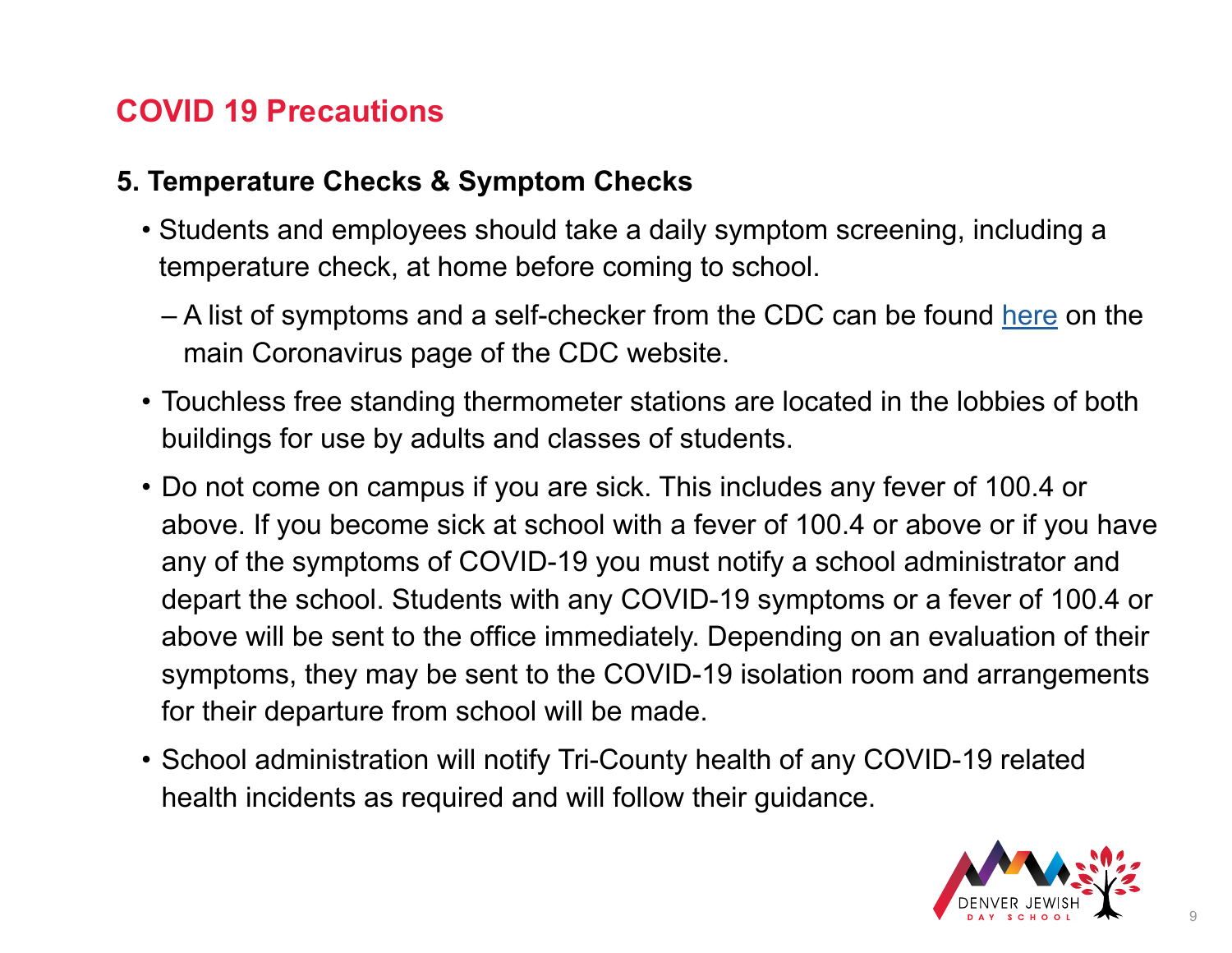#### **6. HEPA Air Purifier**

- HEPA air purifier units have been placed in every classroom and other areas of the buildings.
- These systems filter and circulate air five times an hour.
- Windows will be opened in classrooms when appropriate to help circulate air.

#### **7. Cohorts**

- Cohorts are in use to limit the number of students and faculty who have contact with each other.
- Ultimately each division is a unit or cohort.

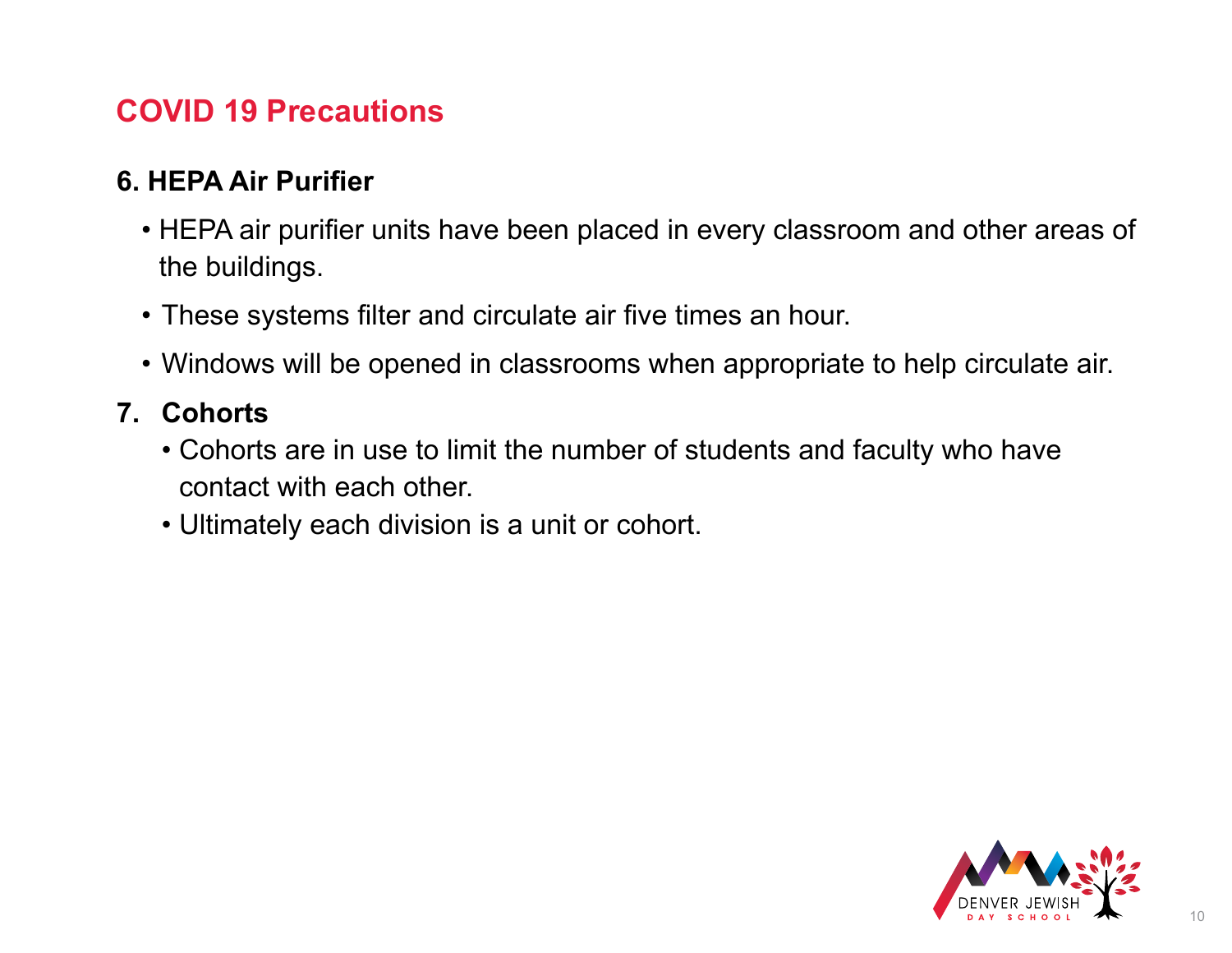#### **8. Outside Learning**

- Teachers will take students outside frequently so that they can be in the fresh air.
- A large tent will be on the school grounds for most of the school year to enable our community to enjoy the outdoors more frequently.

#### **9. Limited entry to school buildings**

 • Parents and visitors will be permitted in the buildings by appointment, with permission from a school administrator and for publicized in-person events.

#### **10. Entry and exit**

- Students will enter in the morning and depart in the afternoon through multiple doors. Specific grades will be assigned to certain doors.
- This will prevent too many people from congregating in one area at these times.

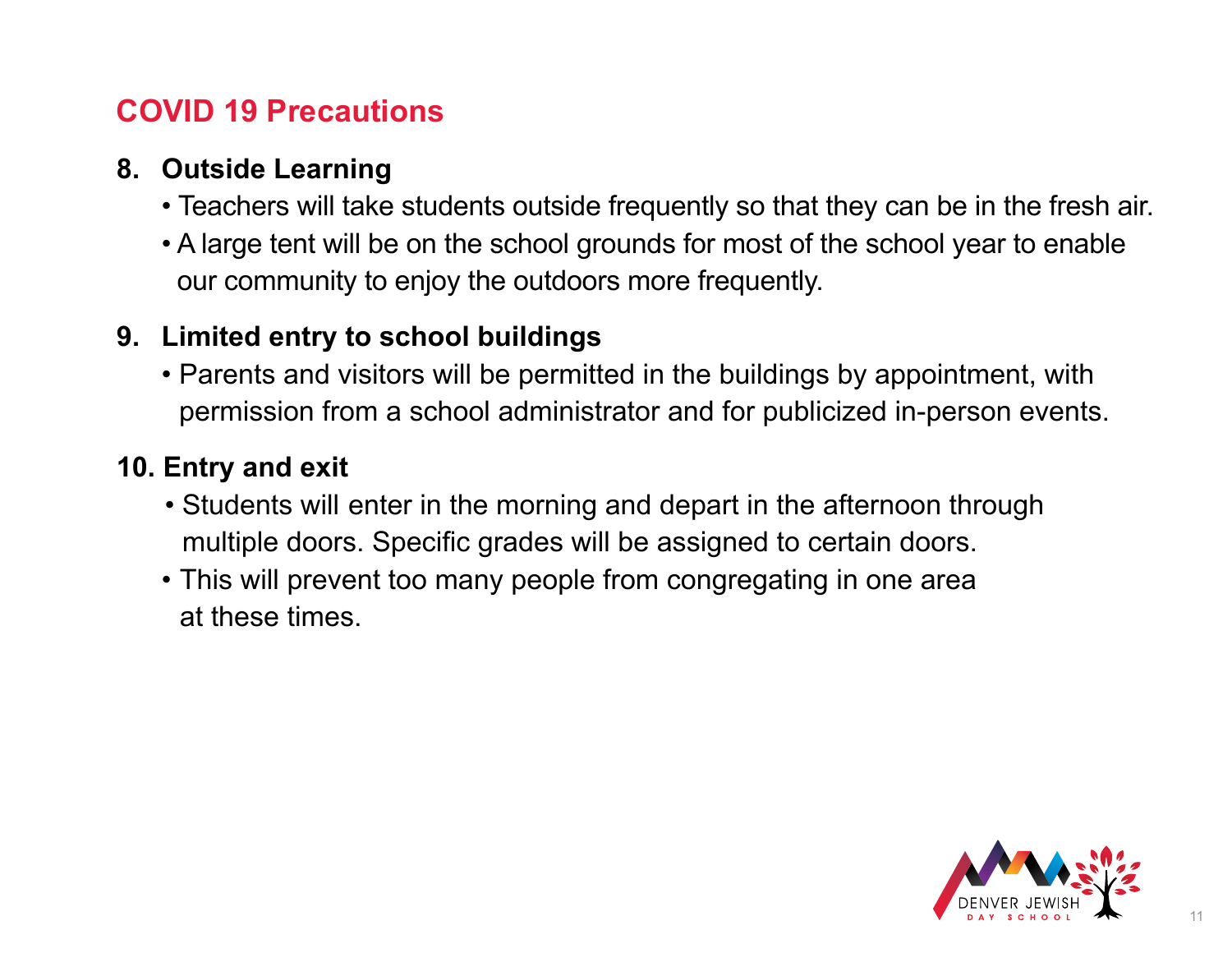#### **11. Remote Learning**

 • Students will be permitted to learn remotely only when they are in quarantine or isolation or if they will be absent from school due to an extended illness (doctor's note required).

#### **12. COVID Testing**

- Regular COVID testing is strongly encouraged for non-vaccinated individuals and for anyone who has COVID symptoms or anyone who has had known exposure to someone with COVID.
- Free COVID tests for Denver JDS students and faculty/staff are available at COVIDCheckCO by clicking [here](https://my.primary.health/l/djds).

#### **13. COVID Vaccination**

- Denver JDS strongly encourages everyone who is eligible to get vaccinated for COVID 19. [Click here](https://www.tchd.org/866/COVID-19-Vaccine) for information about COVID vaccination from Tri County Health.
- A copy or picture of the vaccination record must be provided to the school for all vaccinated students.

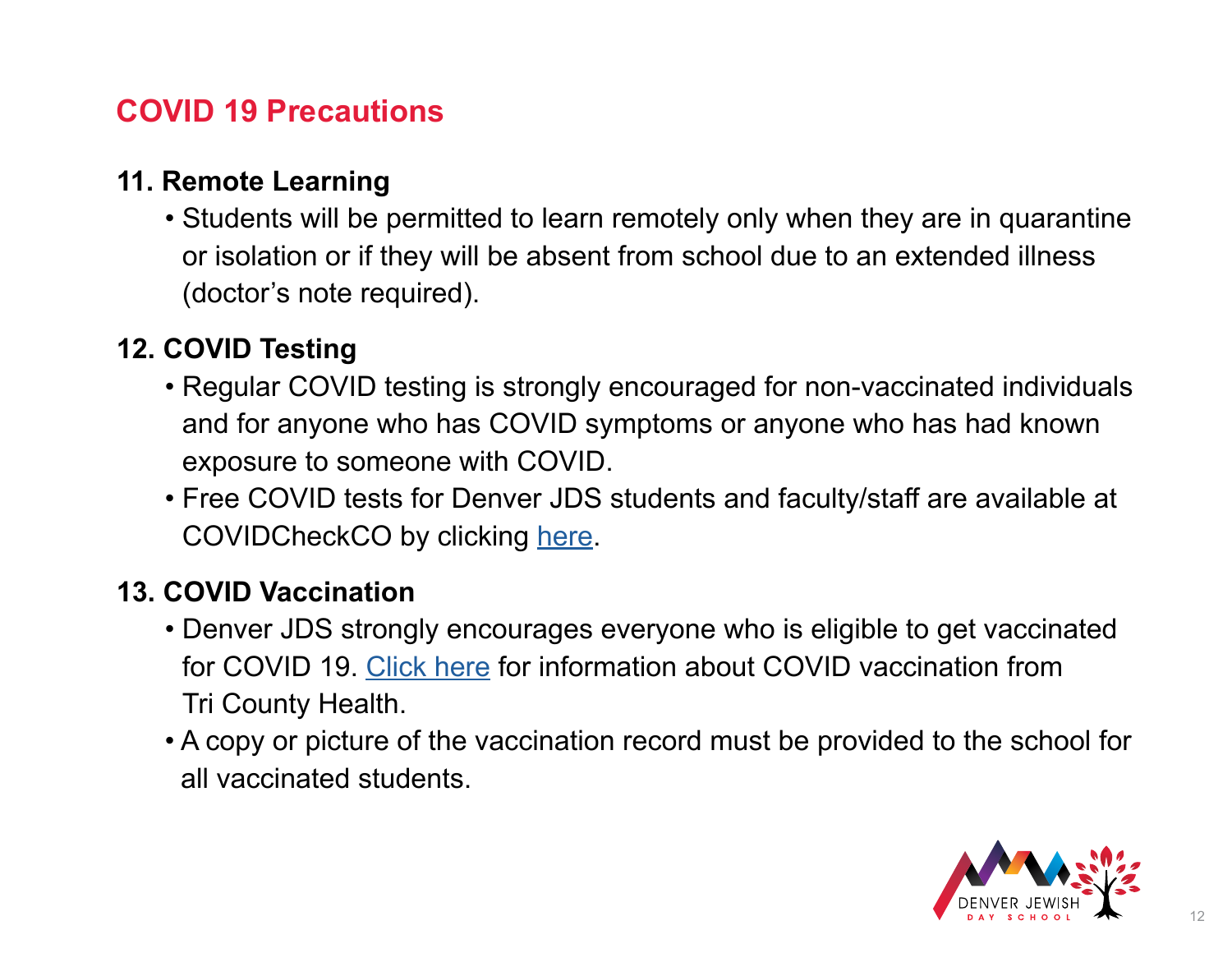### COVID-19 Case Management



If an employee, student, or close contact of an employee or student is diagnosed with COVID-19 or COVID-19 symptoms, they must notify the school within two hours. School administrators will then take the appropriate steps according to current guidance and protocols.

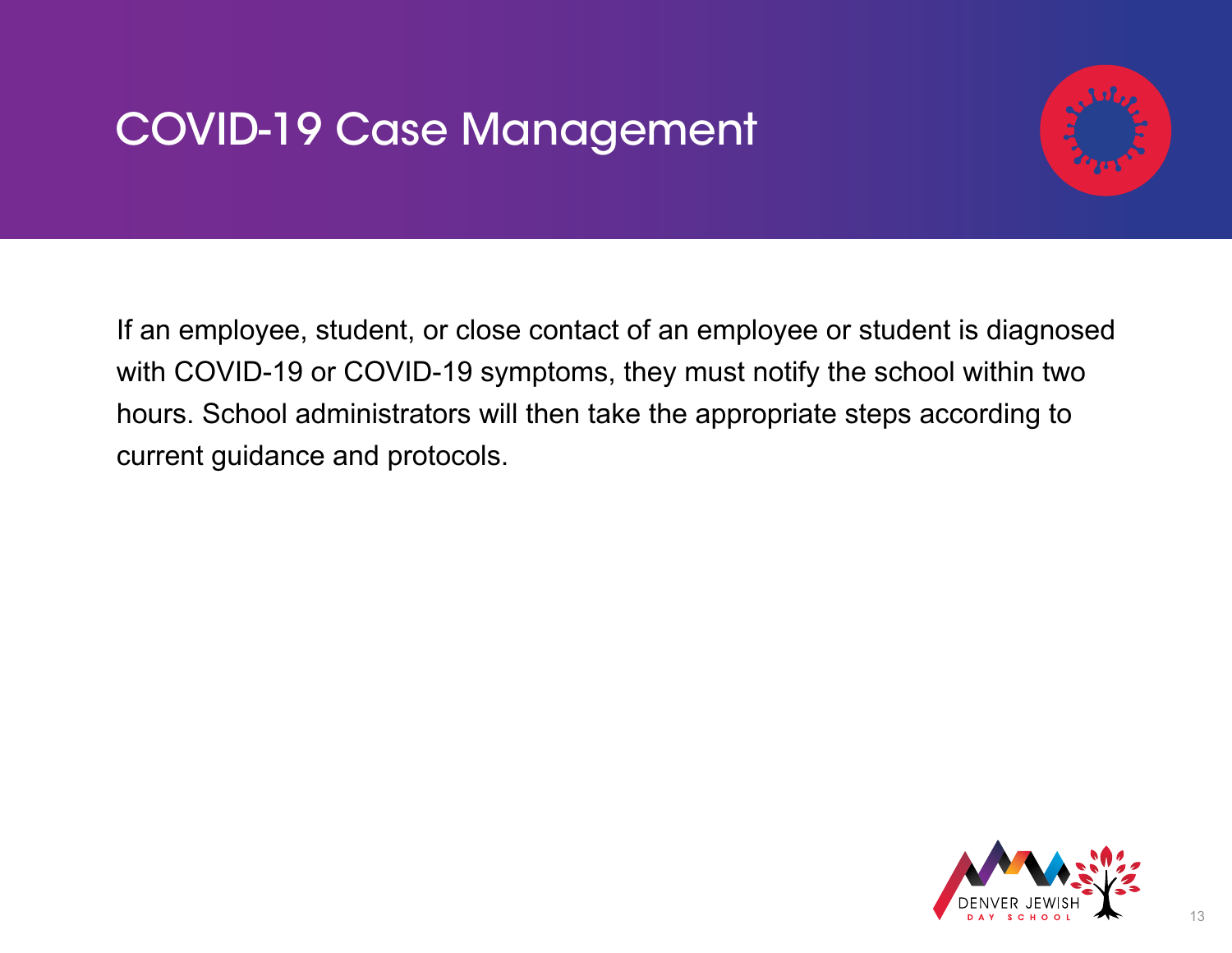### COVID-19 Covenant



Denver Jewish Day School is a sacred community dedicated to living Jewish values every day. In addition to our *Divrei Chaim* (Words to Live By) and MIddot (Jewish Value), our COVID-19 practices are driven by our interpretation of the Jewish concept of *Pikuach Nefesh* (saving a life) and the biblical commandment to "build a parapet around your roof" (Deuteronomy 22:8). The health and safety of our community members will rely on an abundance of caution practiced by all of us. To that end, members of the Denver JDS community, please read our COVID-19 Covenant and abide by the behaviors outlined there.

- I pledge to do my part to keep our community in good health.
- I understand I have a role in the fight against COVID-19 and pledge to take responsible actions when among my fellow citizens.
- I will demonstrate personal integrity, respect for others, and support the health and safety of the greater Denver JDS community by:
	- Following public health guidelines in place to better protect myself and others.
	- Adhering to physical distancing guidelines.
	- Adhering to mask wearing guidelines.
	- Keeping my hands clean and sanitized when out in the community.
	- Modifying my actions to protect myself and others and, when appropriate, respectfully encouraging others to do the same as guidelines and recommendations adapt over time.

By taking the pledge, I accept responsibility for myself and my actions and will do my best to prevent the spread of COVID-19 to help keep our community safer for all.